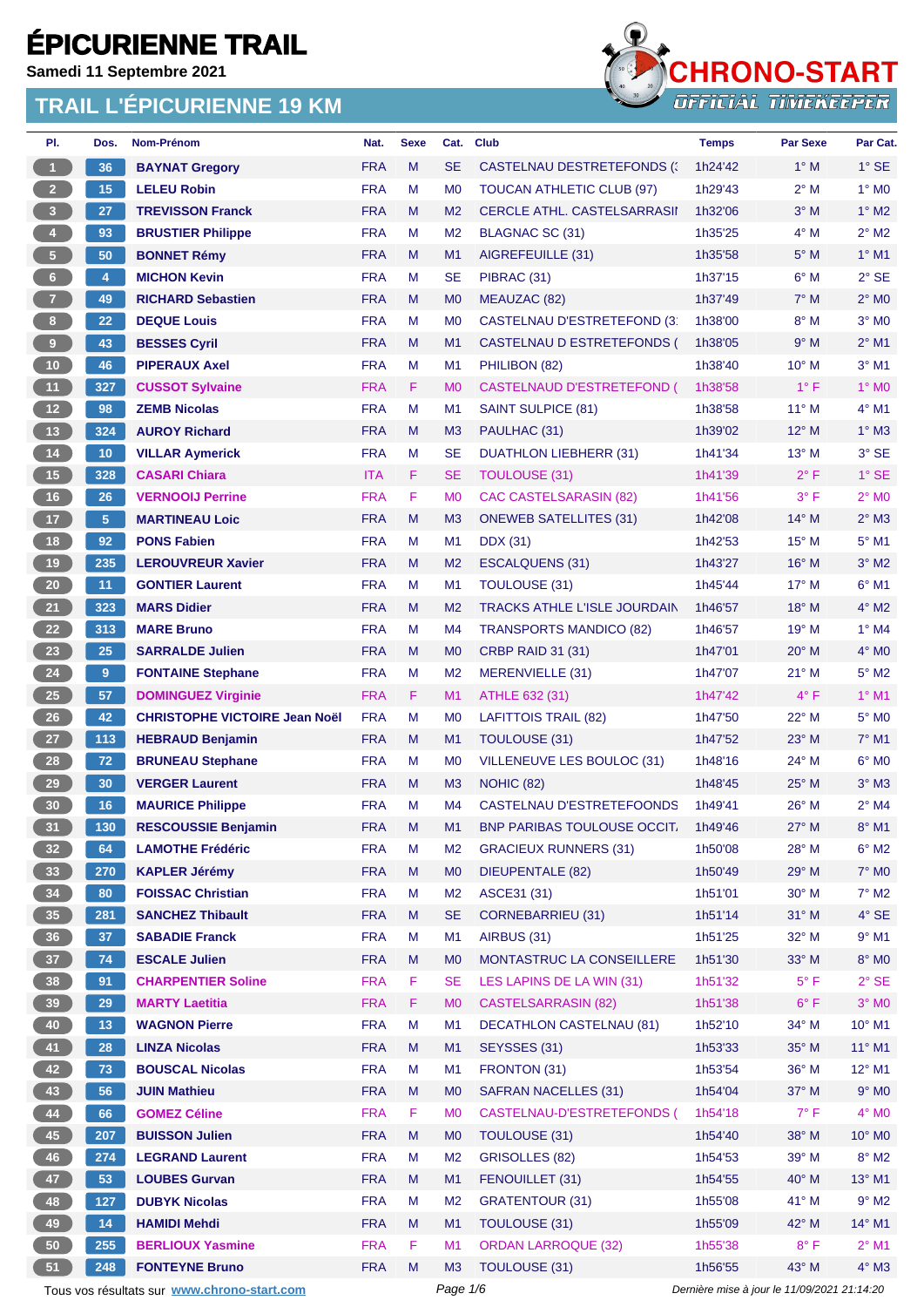**Samedi 11 Septembre 2021**



| PI.             | Dos.           | <b>Nom-Prénom</b>                           | Nat.       | <b>Sexe</b> | Cat.           | <b>Club</b>                        | <b>Temps</b>                                | <b>Par Sexe</b> | Par Cat.                 |
|-----------------|----------------|---------------------------------------------|------------|-------------|----------------|------------------------------------|---------------------------------------------|-----------------|--------------------------|
| 52              | 252            | <b>TAHIRI Nabil</b>                         | <b>FRA</b> | M           | M1             | AIRBUS RUNNING (31)                | 1h56'56                                     | $44^{\circ}$ M  | $15^{\circ}$ M1          |
| 53              | 269            | <b>COULON Johan</b>                         | <b>FRA</b> | M           | M <sub>1</sub> | <b>GRENADE SUR GARONNE (31)</b>    | 1h57'19                                     | 45° M           | 16° M1                   |
| 54              | 142            | <b>CALVIERE Lionel</b>                      | <b>FRA</b> | M           | M1             | <b>PORTET SUR GARONNE (31)</b>     | 1h57'45                                     | $46^{\circ}$ M  | $17^\circ$ M1            |
| 55              | 70             | <b>DEMARTHEAUX Olivier</b>                  | <b>FRA</b> | M           | M4             | LABEGE (31)                        | 1h57'48                                     | 47° M           | $3°$ M4                  |
| 56              | 58             | <b>BAYLE Johan</b>                          | <b>FRA</b> | M           | M <sub>0</sub> | CASTELNAU D ESTRETEFONDS (         | 1h57'52                                     | 48° M           | 11° M0                   |
| 57              | 6 <sup>5</sup> | <b>VAUGELADE Bruno</b>                      | <b>FRA</b> | M           | M <sub>2</sub> | FRONTON (31)                       | 1h58'22                                     | 49° M           | $10^{\circ}$ M2          |
| 58              | 267            | <b>POUIL Jérôme</b>                         | <b>FRA</b> | M           | M <sub>2</sub> | <b>ENDURANCE SHOP MURET (31)</b>   | 1h59'42                                     | $50^\circ$ M    | $11^{\circ}$ M2          |
| 59              | 51             | <b>RODRIGUEZ Estelle</b>                    | <b>FRA</b> | F           | <b>SE</b>      | <b>CLUB CANIN DU FRONTONNAIS (</b> | 1h59'45                                     | 9° F            | 3° SE                    |
| 60              | 41             | <b>PARDIEU Eddy</b>                         | <b>FRA</b> | M           | M <sub>0</sub> | BOULOC (31)                        | 2h00'30                                     | 51° M           | $12^{\circ}$ MO          |
| 61              | 96             | <b>CARDIN Thibaut</b>                       | <b>FRA</b> | M           | <b>SE</b>      | <b>TOULOUSE (31)</b>               | 2h00'40                                     | 52° M           | $5^\circ$ SE             |
| 62              | 161            | <b>BISSERIE Matthieu</b>                    | <b>FRA</b> | M           | M <sub>2</sub> | SOUILHANELS (11)                   | 2h00'51                                     | 53° M           | 12° M2                   |
| 63              | 262            | <b>STURNI Jeremy</b>                        | <b>FRA</b> | M           | <b>SE</b>      | <b>TOULOUSE (31)</b>               | 2h01'17                                     | 54° M           | $6°$ SE                  |
| 64              | 39             | <b>TORTECH Eric</b>                         | <b>FRA</b> | M           | M <sub>5</sub> | LA DEPECHE (31)                    | 2h01'22                                     | $55^{\circ}$ M  | $1^\circ$ M <sub>5</sub> |
| 65              | 24             | <b>DOUTEAU Samuel</b>                       | <b>FRA</b> | M           | M <sub>2</sub> | VALADY (12)                        | 2h01'27                                     | $56^{\circ}$ M  | $13^{\circ}$ M2          |
| 66              | 23             | <b>DOUTEAU Anne</b>                         | <b>FRA</b> | F           | M <sub>2</sub> | VALADY (12)                        | 2h01'28                                     | $10^{\circ}$ F  | $1^\circ$ M2             |
| 67              | 112            | <b>BOITIER Laurent</b>                      | <b>FRA</b> | M           | M <sub>1</sub> | BOULOC (31)                        | 2h01'34                                     | 57° M           | 18° M1                   |
| 68              | 147            | <b>CAZAUX Christophe</b>                    | <b>FRA</b> | M           | M1             | FRONTON (31)                       | 2h01'43                                     | 58° M           | 19° M1                   |
| 69              | 232            | <b>NEGRONI Cedric</b>                       | <b>FRA</b> | M           | M <sub>1</sub> | <b>MONTGISCARD (31)</b>            | 2h01'53                                     | 59° M           | 20° M1                   |
| 70              | 279            | <b>RIVET Alice</b>                          | <b>FRA</b> | F           | <b>SE</b>      | <b>AUSSONNE (31)</b>               | 2h02'49                                     | $11^{\circ}$ F  | 4° SE                    |
| 71              | 60             | <b>ROSSI Jean-Baptiste</b>                  | <b>FRA</b> | M           | M1             | <b>TOULOUSE (31)</b>               | 2h03'06                                     | $60^\circ$ M    | $21^{\circ}$ M1          |
| 72              | 75             | <b>DA ROS Jerome</b>                        | <b>FRA</b> | M           | M <sub>2</sub> | VERFEIL (31)                       | 2h03'14                                     | $61^\circ$ M    | $14^{\circ}$ M2          |
| 73              | 106            | <b>CLOCHARD Christophe</b>                  | <b>FRA</b> | M           | M1             | PECHBONNIEU (31)                   | 2h03'39                                     | $62^{\circ}$ M  | 22° M1                   |
| $74$            | 138            | <b>DURAND Arnaud</b>                        | <b>FRA</b> | M           | M <sub>2</sub> | <b>BRUGUIERES (31)</b>             | 2h03'51                                     | 63° M           | 15° M2                   |
| 75              | 19             | <b>MERGOUM Jawad</b>                        | <b>FRA</b> | M           | M <sub>1</sub> | LES FURETS D'EIFFAGE (33)          | 2h03'58                                     | 64° M           | 23° M1                   |
| 76              | 287            | <b>BARRAULT Romain</b>                      | <b>FRA</b> | M           | M <sub>0</sub> | <b>ONDES (31)</b>                  | 2h04'04                                     | $65^{\circ}$ M  | $13^\circ$ MO            |
| 77              | 309            | <b>MASSON Yannick</b>                       | <b>FRA</b> | M           | M <sub>0</sub> | LA SALVETAT SAINT GILLES (31)      | 2h04'09                                     | $66^{\circ}$ M  | 14° M0                   |
| 78              | 45             | <b>WATRIGANT Nicolas</b>                    | <b>FRA</b> | M           | M <sub>0</sub> | TEAM I-RUN (31)                    | 2h04'24                                     | $67^\circ$ M    | 15° MO                   |
| 79              | 101            | <b>BRUGEL Fabien</b>                        | <b>FRA</b> | M           | M <sub>2</sub> | ATHLE632 / SIDE BY SIDE RUNNII     | 2h04'39                                     | 68° M           | 16° M2                   |
| 80              | 44             | <b>LAVERGNE Melanie</b>                     | <b>FRA</b> | F           | <b>SE</b>      | TEAM I-RUN (31)                    | 2h04'46                                     | $12^{\circ}$ F  | $5^\circ$ SE             |
| 81              | 81             | <b>BALDINI Jean-Bernard</b>                 | <b>FRA</b> | M           | M <sub>2</sub> | SAINT-JORY (31)                    | 2h04'47                                     | 69° M           | $17^\circ$ M2            |
| 82              | 48             | <b>REQUIN Louis</b>                         | <b>FRA</b> | M           | <b>SE</b>      | CASTELNAU D'ESTRETEFONDS (         | 2h05'20                                     | $70^\circ$ M    | 7° SE                    |
| 83              | 256            | <b>BERLIOUX éric</b>                        | <b>FRA</b> | M           | M1             | <b>ORDAN LARROQUE (32)</b>         | 2h05'33                                     | 71° M           | 24° M1                   |
| 84              | 116            | <b>GUYON Eleanor</b>                        | <b>FRA</b> | F           | M <sub>0</sub> | PAULHAC (31)                       | 2h05'41                                     | $13^{\circ}$ F  | $5^\circ$ MO             |
| 85              | $115$          | <b>MESCAM Muriel</b>                        | <b>FRA</b> | F           | M <sub>1</sub> | PAULHAC (31)                       | 2h05'41                                     | $14^{\circ}$ F  | $3°$ M1                  |
| 86              | 117            | <b>CHANIER Cedric</b>                       | <b>FRA</b> | M           | M1             | <b>SAINT SAUVEUR (31)</b>          | 2h06'32                                     | 72° M           | 25° M1                   |
| 87              | 144            | <b>JAUBART Régis</b>                        | <b>FRA</b> | M           | M <sub>3</sub> | LES COUDOUS DE LA SAVE (32)        | 2h06'41                                     | 73° M           | $5^\circ$ M3             |
| 88              | 143            | <b>BROISE Ludivine</b>                      | <b>FRA</b> | F           | M <sub>2</sub> | LES COUDOUS DE LA SAVE (32)        | 2h06'41                                     | $15^{\circ}$ F  | $2^{\circ}$ M2           |
| 89              | 187            | <b>THIBAUT Paul-Henry</b>                   | <b>FRA</b> | M           | M <sub>0</sub> | VILLENEUVE-LES-BOULOC (31)         | 2h06'44                                     | 74° M           | 16° M0                   |
| 90 <sub>o</sub> | 59             | <b>MOURAT France</b>                        | <b>FRA</b> | F           | M1             | <b>CASTELNAU D ESTRETEFONDS (</b>  | 2h06'57                                     | $16^{\circ}$ F  | $4^\circ$ M1             |
| 91              | 293            | <b>CHAIGNEAU Jérôme</b>                     | <b>FRA</b> | M           | M <sub>3</sub> | FENOUILLET (31)                    | 2h07'39                                     | 75° M           | $6^\circ$ M3             |
| 92              | 289            | <b>CALMETTES Cedric</b>                     | <b>FRA</b> | M           | M <sub>0</sub> | <b>QUINT FONSEGRIVES (31)</b>      | 2h07'51                                     | 76° M           | 17° M0                   |
| 93              | 102            | <b>FATTA Stephanie</b>                      | <b>FRA</b> | F           | M1             | FENOUILLET (31)                    | 2h08'03                                     | $17^{\circ}$ F  | $5^\circ$ M1             |
| 94              | 190            | <b>VILAIN Olivier</b>                       | <b>FRA</b> | M           | M1             | MAC'ADAM (31)                      | 2h08'27                                     | 77° M           | 26° M1                   |
| 95              | 87             | <b>BARTHAUX Adrian</b>                      | <b>FRA</b> | M           | <b>SE</b>      | <b>CASTELCULIER (47)</b>           | 2h08'36                                     | 78° M           | $8^\circ$ SE             |
| 96              | 286            | <b>ARTUS Sébastien</b>                      | <b>FRA</b> | M           | M <sub>0</sub> | <b>VILLENEUVE TOLOSANE (31)</b>    | 2h08'46                                     | 79° M           | 18° MO                   |
| 97              | 148            | <b>BELLEGANTE Thierry</b>                   | <b>FRA</b> | M           | M <sub>4</sub> | LES COUDOUS DE LA SAVE (32)        | 2h08'52                                     | 80° M           | $4^\circ$ M4             |
| 98              | 47             | <b>BELLION Anthony</b>                      | <b>FRA</b> | M           | M1             | VAL31 (31)                         | 2h09'02                                     | 81° M           | $27^\circ$ M1            |
| 99              | 118            | <b>BRABANT Stephane</b>                     | <b>FRA</b> | M           | M <sub>2</sub> | <b>DDX BRUGUIERES (31)</b>         | 2h09'05                                     | 82° M           | 18° M2                   |
| $100$           | 76             | <b>GIROUD-GARAPON Eric</b>                  | <b>FRA</b> | M           | M <sub>2</sub> | MERVILLE (31)                      | 2h09'07                                     | 83° M           | 19° M2                   |
| $101$           | 67             | <b>PASCUAL Alexandre</b>                    | <b>FRA</b> | M           | M <sub>2</sub> | <b>COLOMIERS (31)</b>              | 2h09'44                                     | 84° M           | $20^\circ$ M2            |
| $102$           | 114            | <b>TISSEYRE Quentin</b>                     | <b>FRA</b> | M           | <b>SE</b>      | RUDELLE (46)                       | 2h09'51                                     | 85° M           | $9°$ SE                  |
|                 |                | Tous vos résultats sur www.chrono-start.com |            |             | Page 2/6       |                                    | Dernière mise à jour le 11/09/2021 21:14:20 |                 |                          |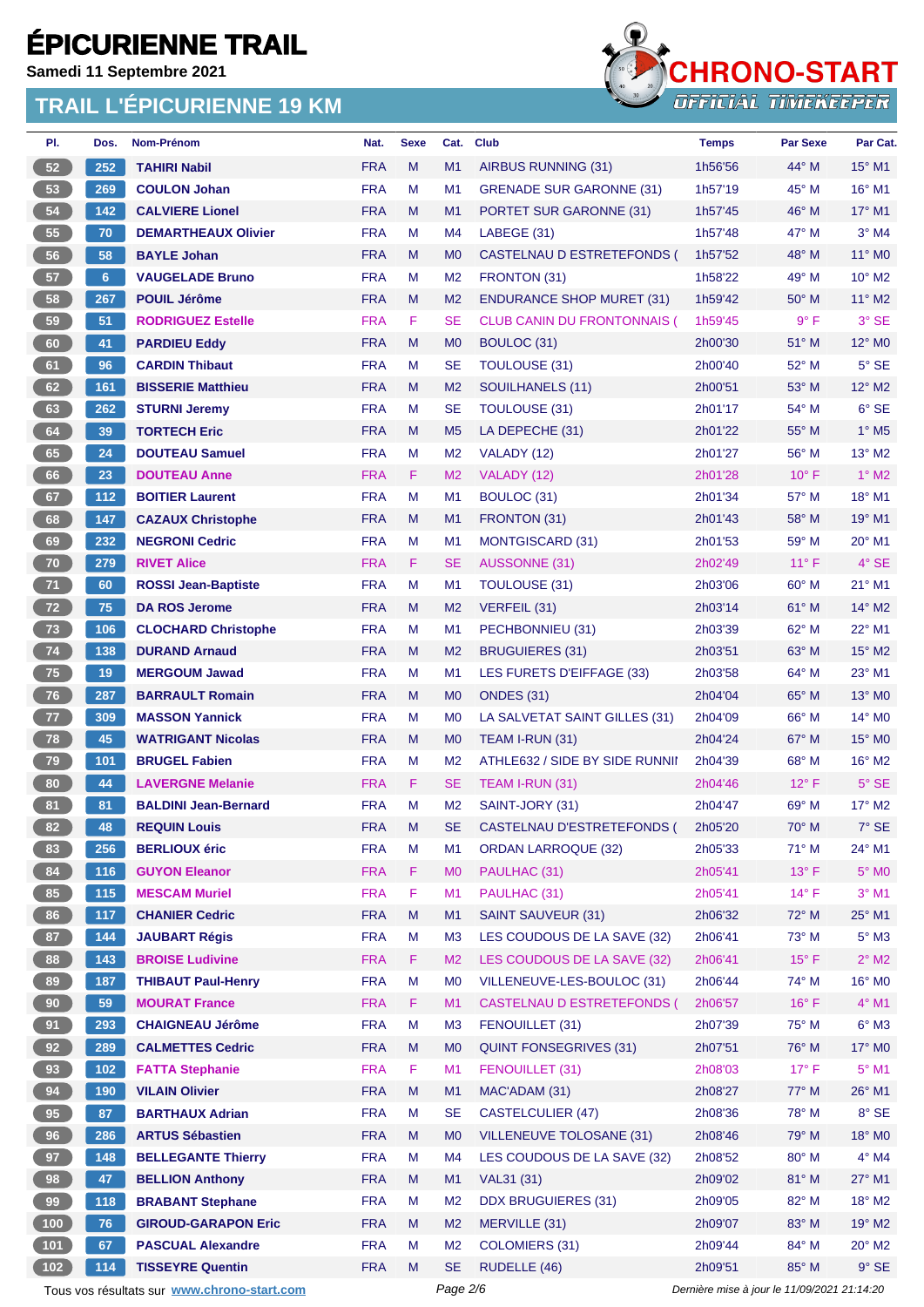**Samedi 11 Septembre 2021**



| PI.                                        | Dos.            | Nom-Prénom                                             | Nat.       | <b>Sexe</b> | Cat.           | <b>Club</b>                                    | <b>Temps</b>       | <b>Par Sexe</b>                             | Par Cat.                  |
|--------------------------------------------|-----------------|--------------------------------------------------------|------------|-------------|----------------|------------------------------------------------|--------------------|---------------------------------------------|---------------------------|
| 103                                        | 251             | <b>DELIERRE Charles</b>                                | <b>FRA</b> | M           | M <sub>3</sub> | <b>UCA (31)</b>                                | 2h09'58            | 86° M                                       | $7^\circ$ M3              |
| $\boxed{104}$                              | 65              | <b>VIGUIE Stéphane</b>                                 | <b>FRA</b> | M           | M <sub>2</sub> | CASTELNAU-D'ESTRETEFONDS (                     | 2h10'26            | $87^\circ$ M                                | $21^\circ$ M <sub>2</sub> |
| 105                                        | $\overline{2}$  | <b>HURCET Franck</b>                                   | <b>FRA</b> | M           | M <sub>1</sub> | TOULOUSE (31)                                  | 2h10'42            | 88° M                                       | $28^\circ$ M1             |
| 106                                        | 3               | <b>PAHIN Xavier</b>                                    | <b>FRA</b> | M           | M1             | BLAGNAC (31)                                   | 2h10'44            | 89° M                                       | 29° M1                    |
| $107$                                      | 89              | <b>TASSONI Stéphane</b>                                | <b>FRA</b> | M           | M <sub>3</sub> | TOULOUSE (31)                                  | 2h10'46            | $90^\circ$ M                                | 8° M3                     |
| $108$                                      | 55              | <b>VIGUIE Mathieu</b>                                  | <b>FRA</b> | M           | M <sub>1</sub> | <b>VILLAUDRIC (31)</b>                         | 2h10'52            | 91° M                                       | 30° M1                    |
| 109                                        | 131             | <b>MESSEGUE Stephan</b>                                | <b>FRA</b> | M           | M1             | BOULOC (31)                                    | 2h11'48            | $92^\circ$ M                                | $31^\circ$ M1             |
| $110$                                      | 296             | <b>LECHEVALIER Clément</b>                             | <b>FRA</b> | M           | JU             | <b>GRATENTOUR (31)</b>                         | 2h11'51            | $93^\circ$ M                                | $1^\circ$ JU              |
| $\boxed{111}$                              | 90              | <b>CRESPEL Frederic</b>                                | <b>FRA</b> | M           | M <sub>3</sub> | DDX DE BRUGUIERES (31)                         | 2h12'08            | $94^{\circ}$ M                              | $9°$ M3                   |
| $\boxed{112}$                              | 268             | <b>FAVERO Matthieu</b>                                 | <b>FRA</b> | M           | M <sub>0</sub> | <b>SEILH (31)</b>                              | 2h12'13            | $95^{\circ}$ M                              | 19° M0                    |
| $113$                                      | 178             | <b>HERAIL Nicolas</b>                                  | <b>FRA</b> | M           | M1             | VILLENEUVE LES BOULOC (31)                     | 2h12'49            | $96^\circ$ M                                | $32^\circ$ M1             |
| $114$                                      | 266             | <b>VOMSCHEID Franck</b>                                | <b>FRA</b> | M           | M <sub>0</sub> | BLAGNAC (31)                                   | 2h12'54            | 97° M                                       | $20^\circ$ MO             |
| $\boxed{115}$                              | 277             | <b>DAUNAS Cedric</b>                                   | <b>FRA</b> | M           | M1             | NOUEILLES (31)                                 | 2h12'56            | $98^\circ$ M                                | $33^\circ$ M1             |
| $116$                                      | 295             | <b>LECHEVALIER Laurent</b>                             | <b>FRA</b> | M           | M <sub>3</sub> | <b>GRATENTOUR (31)</b>                         | 2h13'01            | $99^\circ$ M                                | $10^{\circ}$ M3           |
| $117$                                      | 301             | <b>CARRIE Emilie</b>                                   | <b>FRA</b> | F           | M <sub>1</sub> | <b>ASSOCIATION TRAIL DES RUTHE</b>             | 2h13'02            | $18^{\circ}$ F                              | $6°$ M1                   |
| $\boxed{118}$                              | 303             | <b>LAFAGE Stephanie</b>                                | <b>FRA</b> | F           | M1             | <b>MONTJOIRE (31)</b>                          | 2h13'03            | $19^{\circ}$ F                              | $7^\circ$ M1              |
| $\boxed{119}$                              | 218             | <b>GUERRERO Lionel</b>                                 | <b>FRA</b> | M           | M <sub>0</sub> | ST JORY (31)                                   | 2h13'04            | $100^\circ$ M                               | 21° MO                    |
| 120                                        | 141             | <b>TROUILLAS Guillaume</b>                             | <b>FRA</b> | M           | M <sub>1</sub> | <b>CONTINENTAL (31)</b>                        | 2h13'06            | $101^\circ$ M                               | 34° M1                    |
| $121$                                      | 175             | <b>ECHAVE Celine</b>                                   | <b>FRA</b> | F           | M1             | MAZERES (09)                                   | 2h13'08            | $20^{\circ}$ F                              | 8° M1                     |
| $122$                                      | 99              | <b>VARGUES Julien</b>                                  | <b>FRA</b> | M           | M <sub>1</sub> | <b>MONTAUBAN (82)</b>                          | 2h13'12            | $102^{\circ}$ M                             | 35° M1                    |
| $123$                                      | 278             | <b>FAVERO Sebastien</b>                                | <b>FRA</b> | M           | M <sub>0</sub> | FENOUILLET (31)                                | 2h13'44            | $103^\circ$ M                               | 22° M0                    |
| 124                                        | 85              | <b>VIALA Nicolas</b>                                   | <b>FRA</b> | M           | M <sub>1</sub> | GAGNAC-SUR-GARONNE (31)                        | 2h13'53            | $104^\circ$ M                               | 36° M1                    |
| 125                                        | 350             | <b>NEYROLLES Jérôme</b>                                | <b>FRA</b> | M           | M <sub>0</sub> | <b>TOULOUSE (31)</b>                           | 2h14'01            | $105^\circ$ M                               | $23^\circ$ MO             |
| $126$                                      | 109             | <b>NGUYEN VAN SANG Francois</b>                        | <b>FRA</b> | M           | M <sub>2</sub> | CASTELNAU-D'ESTRETEFONDS (                     | 2h14'14            | $106^\circ$ M                               | $22^{\circ}$ M2           |
| $127$                                      | 271             | <b>GAIGA Emile</b>                                     | <b>FRA</b> | M           | M <sub>2</sub> | SAINT JORY (31)                                | 2h14'20            | 107° M                                      | $23^\circ$ M2             |
| 128                                        | 264             | <b>BOUCHAUD Christian</b>                              | <b>FRA</b> | M           | M4             | AUSSONNE (31)                                  | 2h14'40            | $108^\circ$ M                               | 5° M4                     |
| $129$                                      | 258             | <b>MASSAT Benoît</b>                                   | <b>FRA</b> | M           | M1             | SAINT-GENIES-BELLEVUE (31)                     | 2h14'45            | $109^\circ$ M                               | 37° M1                    |
| $130$                                      | 282             | <b>SALVETAT Nicolas</b>                                | <b>FRA</b> | M           | M <sub>0</sub> | BESSENS (82)                                   | 2h14'55            | $110^\circ$ M                               | 24° M0                    |
| 131                                        | 82              |                                                        | <b>FRA</b> | M           | M <sub>3</sub> |                                                |                    | $111^\circ$ M                               | 11° M3                    |
|                                            |                 | <b>MEUNIER Jean-François</b><br><b>GACON Sebastien</b> | <b>FRA</b> | M           | M <sub>0</sub> | <b>GAGNAC SUR GARONNE (31)</b><br>GRENADE (31) | 2h15'01<br>2h15'14 | 112° M                                      | 25° MO                    |
| 132                                        | 126             |                                                        | <b>FRA</b> |             |                |                                                |                    |                                             |                           |
| (133)                                      | 210             | <b>LUTZ Julien</b>                                     |            | M           | M <sub>0</sub> | BOULOC (31)<br>VILLENEUVE LES BOULOC (31)      | 2h15'17            | $113^\circ$ M                               | 26° M0                    |
| $134$                                      | 179             | <b>ASSEMAT Nicolas</b>                                 | <b>FRA</b> | M           | M1             |                                                | 2h15'21            | $114^\circ$ M                               | 38° M1                    |
| 135                                        | 61              | <b>BARBELIVIEN Loic</b>                                | <b>FRA</b> | M           | M1             | MAZERES (09)                                   | 2h15'26            | $115^\circ$ M                               | 39° M1                    |
| $136$                                      | 94              | <b>PAUNA Olivier</b>                                   | <b>FRA</b> | M           | M <sub>2</sub> | L'UNION (31)                                   | 2h15'28            | $116^\circ$ M                               | 24° M2                    |
| (137)                                      | 245             | <b>MACIAS Omar</b>                                     | <b>VEN</b> | M           | M1             | GRENADE (31)                                   | 2h15'44            | $117^\circ$ M                               | 40° M1                    |
| $\begin{array}{c} \boxed{138} \end{array}$ | 88              | <b>BONNEAU Baptiste</b>                                | <b>FRA</b> | M           | <b>SE</b>      | CASTELNAU-D'ESTRETEFONDS (                     | 2h15'49            | $118^\circ$ M                               | $10^{\circ}$ SE           |
| $139$                                      | 189             | <b>MAILHOL Nicolas</b>                                 | <b>FRA</b> | M           | M1             | <b>ASSLC (31)</b>                              | 2h15'55            | 119° M                                      | 41° M1                    |
| $140$                                      | 12 <sub>1</sub> | <b>LAIMAN Patrick</b>                                  | <b>FRA</b> | M           | M4             | BLAGNAC SC (31)                                | 2h16'01            | $120^\circ$ M                               | $6^\circ$ M4              |
| $\begin{array}{c} \boxed{141} \end{array}$ | 250             | <b>HAURET-CLOS Silvère</b>                             | <b>FRA</b> | M           | M <sub>2</sub> | <b>COLOMIERS (31)</b>                          | 2h16'08            | $121^\circ$ M                               | 25° M2                    |
| 142                                        | 171             | <b>THERON Caroline</b>                                 | <b>FRA</b> | F           | M <sub>2</sub> | <b>MAC'ADAM COLOMIERS (31)</b>                 | 2h16'23            | $21^{\circ}$ F                              | $3°$ M2                   |
| $143$                                      | 35              | <b>PARADOT Damien</b>                                  | <b>FRA</b> | M           | M <sub>0</sub> | TEAM I-RUN (31)                                | 2h16'27            | 122° M                                      | 27° M0                    |
| 144                                        | 34              | <b>TRENEL Tristan</b>                                  | <b>FRA</b> | M           | M1             | TEAM I-RUN (31)                                | 2h16'33            | $123^\circ$ M                               | 42° M1                    |
| $145$                                      | 124             | <b>CECCATO Amélie</b>                                  | <b>FRA</b> | F           | <b>SE</b>      | <b>COLOMIERS (31)</b>                          | 2h16'41            | $22^{\circ}$ F                              | $6^{\circ}$ SE            |
| 146                                        | 119             | <b>CECCATO Adeline</b>                                 | <b>FRA</b> | F           | M <sub>0</sub> | <b>COLOMIERS (31)</b>                          | 2h16'43            | $23^{\circ}$ F                              | $6^\circ$ MO              |
| $\begin{bmatrix} 147 \end{bmatrix}$        | 133             | <b>CATHERINNE Laurent</b>                              | <b>FRA</b> | M           | M <sub>2</sub> | <b>VERLHAC-TESCOU (82)</b>                     | 2h16'54            | 124° M                                      | 26° M2                    |
| 148                                        | 229             | <b>BEDOUET Willem</b>                                  | <b>FRA</b> | M           | M <sub>2</sub> | BLAGNAC (31)                                   | 2h17'11            | $125^\circ$ M                               | $27^\circ$ M2             |
| 149                                        | 297             | <b>MOREAU Piérine</b>                                  | <b>FRA</b> | F.          | M1             | VILLENEUVE-LES-BOULOC (31)                     | 2h17'20            | $24^{\circ}$ F                              | $9°$ M1                   |
| $150$                                      | 128             | <b>MEURINE Cédric</b>                                  | <b>FRA</b> | M           | M <sub>0</sub> | SAVENES (82)                                   | 2h17'22            | $126^\circ$ M                               | 28° MO                    |
| (151)                                      | 71              | <b>VANGILLUWEN Guillaume</b>                           | <b>FRA</b> | M           | M3             | <b>SBS (31)</b>                                | 2h17'37            | $127^\circ$ M                               | $12^{\circ}$ M3           |
| $152$                                      | 123             | <b>HERBIET Emmanuel</b>                                | <b>FRA</b> | M           | M <sub>3</sub> | SAINT GERMAIN SUR MORIN (77)                   | 2h17'52            | 128° M                                      | $13^\circ$ M3             |
| 153                                        | 196             | <b>HUC Jean-Francois</b>                               | <b>FRA</b> | M           | M1             | LES ARTISTES (31)                              | 2h18'28            | 129° M                                      | 43° M1                    |
|                                            |                 | Tous vos résultats sur www.chrono-start.com            |            |             | Page 3/6       |                                                |                    | Dernière mise à jour le 11/09/2021 21:14:20 |                           |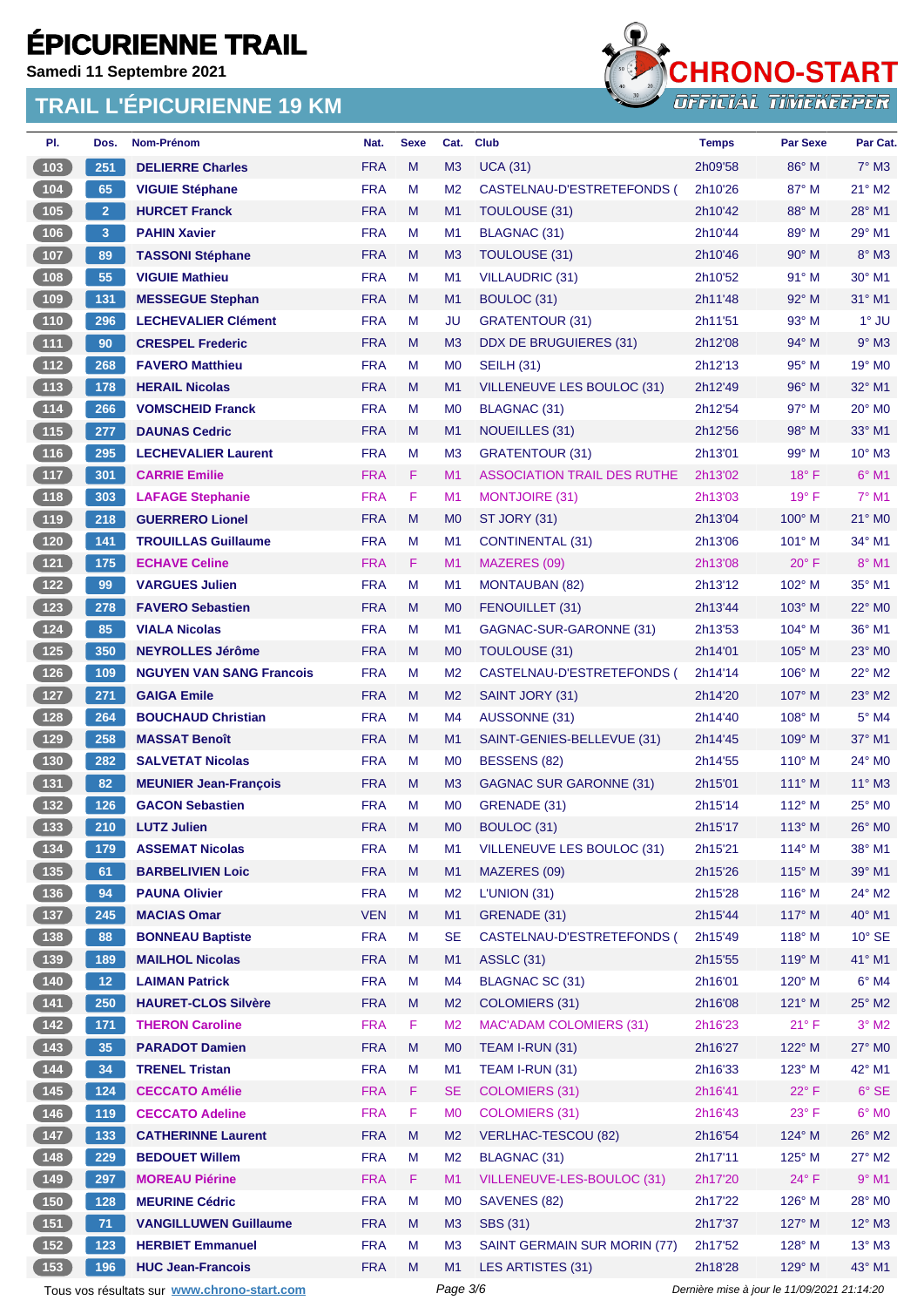**Samedi 11 Septembre 2021**

### **TRAIL L'ÉPICURIENNE 19 KM**



| PI.                                        | Dos. | <b>Nom-Prénom</b>            | Nat.       | <b>Sexe</b> | Cat.           | <b>Club</b>                    | <b>Temps</b> | <b>Par Sexe</b> | Par Cat.                   |
|--------------------------------------------|------|------------------------------|------------|-------------|----------------|--------------------------------|--------------|-----------------|----------------------------|
| 154                                        | 38   | <b>BERRY Patrick</b>         | <b>FRA</b> | M           | M <sub>6</sub> | LA DEPECHE (31)                | 2h18'41      | 130° M          | $1^\circ$ M6               |
| 155                                        | 31   | <b>KENYAN Pierre</b>         | <b>FRA</b> | М           | M1             | TEAM I-RUN (31)                | 2h18'46      | 131° M          | 44° M1                     |
| $156$                                      | 33   | <b>TRAORE Adama</b>          | <b>FRA</b> | F.          | M <sub>0</sub> | TEAM I-RUN (31)                | 2h18'49      | $25^{\circ}$ F  | $7^\circ$ MO               |
| $157$                                      | 54   | <b>COLOMBIE Julien</b>       | <b>FRA</b> | М           | M1             | TOULOUSE (31)                  | 2h19'27      | 132° M          | 45° M1                     |
| 158                                        | 300  | <b>PALLAUT Rudy</b>          | <b>FRA</b> | M           | M <sub>0</sub> | LAVERNOSE LACASSE (31)         | 2h20'20      | $133^\circ$ M   | $29^\circ$ MO              |
| 159                                        | 329  | <b>ROQUES Maxime</b>         | <b>FRA</b> | М           | M <sub>0</sub> | MONTRABE (31)                  | 2h20'26      | 134° M          | 30° MO                     |
| (160)                                      | 18   | <b>PIGATTO Laurent</b>       | <b>FRA</b> | M           | M3             | <b>ENFILE TES BASKETS (31)</b> | 2h20'31      | $135^\circ$ M   | $14^\circ$ M3              |
| 161                                        | 214  | <b>MARTIN David</b>          | <b>FRA</b> | М           | M <sub>0</sub> | PECHBONNIEU (31)               | 2h20'36      | $136^\circ$ M   | $31^\circ$ MO              |
| 162                                        | 335  | <b>SANPONS Thomas</b>        | <b>FRA</b> | M           | M <sub>0</sub> | BLAGNAC SC (31)                | 2h20'37      | $137^\circ$ M   | $32^\circ$ MO              |
| $163$                                      | 213  | <b>HACHE Guillaume</b>       | <b>FRA</b> | М           | M <sub>0</sub> | AUCAMVILLE (82)                | 2h20'41      | $138^\circ$ M   | $33^\circ$ MO              |
| 164                                        | 174  | <b>PERRIER Céline</b>        | <b>FRA</b> | F.          | M <sub>1</sub> | TOULOUSE (31)                  | 2h20'47      | $26^{\circ}$ F  | $10^{\circ}$ M1            |
| $165$                                      | 283  | <b>DYSSLI Sébastien</b>      | <b>FRA</b> | М           | M1             | BOULOC (31)                    | 2h21'18      | $139^\circ$ M   | 46° M1                     |
| $\overline{166}$                           | 209  | <b>CARRASCO Andre</b>        | <b>FRA</b> | M           | M <sub>1</sub> | GAGNAC SUR GARONNE (31)        | 2h21'27      | $140^\circ$ M   | $47^\circ$ M1              |
| $167$                                      | 240  | <b>BONFANTE Daniel</b>       | <b>FRA</b> | М           | M <sub>5</sub> | SAINT JORY (31)                | 2h21'27      | $141^\circ$ M   | $2^{\circ}$ M <sub>5</sub> |
| $\boxed{168}$                              | 247  | <b>GARROS Julien</b>         | <b>FRA</b> | M           | M1             | PECHBONNIEU (31)               | 2h21'30      | 142° M          | 48° M1                     |
| 169                                        | 246  | <b>VIVIER Hugues</b>         | <b>FRA</b> | М           | M <sub>0</sub> | CASTELNAU D'ESTRETEFONDS (     | 2h21'31      | $143^\circ$ M   | $34^\circ$ MO              |
| $170$                                      | 253  | <b>PUIGT Sebastien</b>       | <b>FRA</b> | M           | M1             | BEAUZELLE (31)                 | 2h22'05      | 144° M          | 49° M1                     |
| $-171$                                     | 254  | <b>COLAS Sylvie</b>          | <b>FRA</b> | F           | M1             | <b>BEAUZELLE (31)</b>          | 2h22'06      | $27^\circ$ F    | $11^{\circ}$ M1            |
| $\boxed{172}$                              | 52   | <b>RODRIGUEZ Xavier</b>      | <b>FRA</b> | M           | M <sub>0</sub> | CLUB CANIN DU FRONTONNAIS (    | 2h22'15      | $145^\circ$ M   | 35° MO                     |
| 173                                        | 310  | <b>GALLAND Colette</b>       | <b>FRA</b> | F.          | M <sub>6</sub> | TOURNEFEUILLE (31)             | 2h22'20      | $28^{\circ}$ F  | $1^\circ$ M <sub>6</sub>   |
| $\boxed{174}$                              | 311  | <b>GALLAND Jean Francois</b> | <b>FRA</b> | M           | M <sub>6</sub> | <b>TOURNEFEUILLE (31)</b>      | 2h22'20      | $146^\circ$ M   | $2^{\circ}$ M <sub>6</sub> |
| $\boxed{175}$                              | 20   | <b>FLECHE Lucas</b>          | <b>FRA</b> | М           | <b>SE</b>      | TOULOUSE (31)                  | 2h22'37      | $147^\circ$ M   | $11^{\circ}$ SE            |
| $176$                                      | 21   | <b>NOIROT Mathieu</b>        | <b>FRA</b> | M           | <b>SE</b>      | MOMUY (40)                     | 2h22'41      | 148° M          | $12^{\circ}$ SE            |
| $177$                                      | 231  | <b>MARCEL Sébastien</b>      | <b>FRA</b> | М           | M1             | BEAUZELLE (31)                 | 2h23'28      | $149^\circ$ M   | $50^\circ$ M1              |
| 178                                        | 290  | <b>CALMETTES Celine</b>      | <b>FRA</b> | F.          | M <sub>0</sub> | <b>QUINT FONSEGRIVES (31)</b>  | 2h23'28      | $29^\circ$ F    | $8^\circ$ MO               |
| 179                                        | 201  | <b>FABRE Aurélien</b>        | <b>FRA</b> | М           | M <sub>0</sub> | LA CHOUNE (31)                 | 2h23'32      | $150^\circ$ M   | $36^\circ$ MO              |
| $180$                                      | 239  | <b>MURAT Jerome</b>          | <b>FRA</b> | М           | M <sub>2</sub> | <b>GONTAUD DE NOGARET (47)</b> | 2h23'33      | $151^\circ$ M   | $28^\circ$ M2              |
| $181$                                      | 79   | <b>GENOUX Annelise</b>       | <b>FRA</b> | F.          | M <sub>2</sub> | CA BALMA (31)                  | 2h24'12      | $30^\circ$ F    | $4^\circ$ M2               |
| $\boxed{182}$                              | 78   | <b>ARSAC Laurent</b>         | <b>FRA</b> | M           | M <sub>2</sub> | CA BALMA (31)                  | 2h24'13      | 152° M          | $29^\circ$ M2              |
| 183                                        | 291  | <b>CESSES Aurélie</b>        | <b>FRA</b> | F           | M <sub>1</sub> | BALMA (31)                     | 2h24'16      | $31^\circ$ F    | $12^{\circ}$ M1            |
| (184)                                      | 228  | <b>THOMAS Jérome</b>         | <b>FRA</b> | м           | M <sub>3</sub> | <b>DDX BRUGUIERES (31)</b>     | 2h24'18      | $153^\circ$ M   | $15^{\circ}$ M3            |
| [185]                                      | 227  | <b>GALVEZ Christine</b>      | <b>FRA</b> | F.          | M <sub>2</sub> | <b>DDX BRUGUIERES (31)</b>     | 2h24'18      | 32°F            | $5^\circ$ M2               |
| 186                                        | 146  | <b>GOIZIN François</b>       | <b>FRA</b> | M           | M4             | <b>VERDUN SUR GARONNE (82)</b> | 2h25'16      | 154° M          | $7^\circ$ M4               |
| $187$                                      | 151  | <b>POREZ Stephane</b>        | <b>FRA</b> | M           | M <sub>2</sub> | MURET (31)                     | 2h25'16      | 155° M          | 30° M2                     |
| 188                                        | 158  | <b>CASADEI Cyril</b>         | <b>FRA</b> | M           | M1             | <b>MURET (31)</b>              | 2h26'19      | 156° M          | 51° M1                     |
| (189)                                      | 308  | <b>CORNAC Pascal</b>         | <b>FRA</b> | M           | M <sub>3</sub> | <b>COUFFOULEUX (81)</b>        | 2h26'48      | 157° M          | 16° M3                     |
| (190)                                      | 305  | <b>METAYER Christine</b>     | <b>FRA</b> | F           | M <sub>3</sub> | ST ORENS DE GAMEVILLE (31)     | 2h26'49      | 33° F           | $1^\circ$ M3               |
| 191                                        | 306  | <b>BUCCELLI Severine</b>     | <b>FRA</b> | F           | M <sub>2</sub> | <b>LANTA (31)</b>              | 2h26'50      | $34^{\circ}$ F  | $6^\circ$ M2               |
| 192                                        | 312  | <b>GUIGNET Edouard</b>       | <b>FRA</b> | M           | M <sub>2</sub> | <b>AUTERIVE (31)</b>           | 2h27'17      | 158° M          | 31° M2                     |
| $\begin{array}{c} \boxed{193} \end{array}$ | 169  | <b>DUMAREAU Cedric</b>       | <b>FRA</b> | М           | M1             | <b>AUTERIVE (31)</b>           | 2h27'27      | 159° M          | 52° M1                     |
| (194)                                      | 219  | <b>AOUINI Amine</b>          | <b>FRA</b> | M           | <b>SE</b>      | TOULOUSE (31)                  | 2h27'37      | 160° M          | $13^\circ$ SE              |
| 195                                        | 95   | <b>GOSSET Sylvain</b>        | <b>FRA</b> | M           | M1             | CAMPSAS (82)                   | 2h27'39      | $161^\circ$ M   | 53° M1                     |
| (196)                                      | 186  | <b>DAMINATO Sebastien</b>    | <b>FRA</b> | M           | M <sub>2</sub> | <b>GAGNAC SUR GARONNE (31)</b> | 2h27'46      | 162° M          | 32° M2                     |
| $\begin{array}{c} \boxed{197} \end{array}$ | 153  | <b>BEUGLE Thomas</b>         | <b>FRA</b> | M           | M1             | CASTELGINEST (31)              | 2h27'47      | 163° M          | 54° M1                     |
| 198                                        | 152  | <b>RIGAULT Perrine</b>       | <b>FRA</b> | F.          | M <sub>0</sub> | <b>CASTELGINEST (31)</b>       | 2h27'57      | 35°F            | $9°$ MO                    |
| 199                                        | 321  | <b>DENNEULIN Julien</b>      | <b>FRA</b> | M           | M1             | LAUNAGUET (31)                 | 2h27'58      | 164° M          | 55° M1                     |
| 200                                        | 69   | <b>LABUSSIERE Jean-Luc</b>   | <b>FRA</b> | M           | M4             | CASTELGINEST (31)              | 2h28'12      | 165° M          | $8^\circ$ M4               |
| 201                                        | 208  | <b>DUPUY Clemence</b>        | <b>FRA</b> | F.          | M <sub>0</sub> | <b>GAGNAC SUR GARONNE (31)</b> | 2h28'16      | 36°F            | 10° M0                     |
| 202                                        | 68   | <b>ZIANE Nathalie</b>        | <b>FRA</b> | F           | M4             | <b>CASTELGINEST (31)</b>       | 2h28'36      | $37^\circ$ F    | $1^\circ$ M4               |
| 203                                        | 191  | <b>DOUSSE Thierry</b>        | <b>FRA</b> | M           | M <sub>3</sub> | LES ARTISTES (31)              | 2h28'45      | 166° M          | 17° M3                     |
| 204                                        | 220  | <b>CRUVELLIE Florent</b>     | <b>FRA</b> | M           | M <sub>0</sub> | AVAB TTT (31)                  | 2h28'55      | 167° M          | 37° M0                     |

Tous vos résultats sur **[www.chrono-start.com](https://www.chrono-start.com/)** Page 4/6 Page 4/6 Dernière mise à jour le 11/09/2021 21:14:20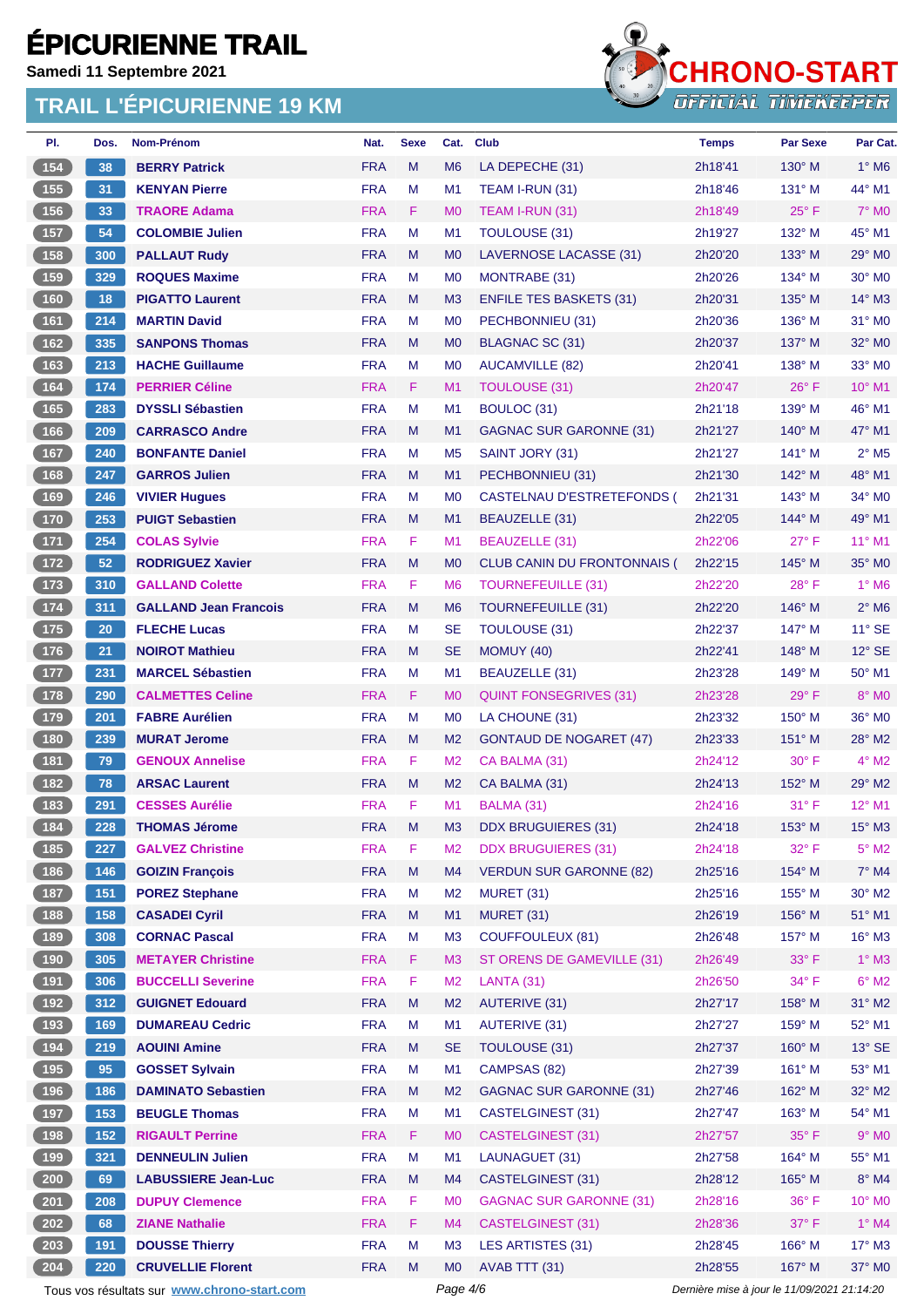**Samedi 11 Septembre 2021**

### **TRAIL L'ÉPICURIENNE 19 KM**



| PI.   | Dos.  | Nom-Prénom                          | Nat.       | <b>Sexe</b> | Cat.           | <b>Club</b>                       | <b>Temps</b> | <b>Par Sexe</b> | Par Cat.                 |
|-------|-------|-------------------------------------|------------|-------------|----------------|-----------------------------------|--------------|-----------------|--------------------------|
| 205   | 100   | <b>LIMA Georges</b>                 | <b>FRA</b> | M           | M <sub>2</sub> | <b>TOULOUSE (31)</b>              | 2h29'07      | 168° M          | 33° M2                   |
| 206   | 302   | <b>DUCHEMIN Guillaume</b>           | <b>FRA</b> | M           | M1             | <b>CASTELNAU D'ESTRETEFONDS (</b> | 2h29'24      | 169° M          | 56° M1                   |
| 207   | 145   | <b>LAGNIER Aude</b>                 | <b>FRA</b> | F.          | M <sub>0</sub> | TOULOUSE (31)                     | 2h30'34      | $38^\circ$ F    | 11° MO                   |
| 208   | 97    | <b>BOUALAMI Soufiane</b>            | <b>FRA</b> | М           | M <sub>0</sub> | <b>AVAB (31)</b>                  | 2h30'49      | $170^\circ$ M   | 38° MO                   |
| 209   | 173   | <b>BADOR Silvi</b>                  | <b>FRA</b> | F           | M <sub>2</sub> | <b>SBS (31)</b>                   | 2h30'56      | $39^\circ$ F    | $7^\circ$ M2             |
| 210   | 181   | <b>ORESTANO Susanna</b>             | <b>FRA</b> | F           | <b>SE</b>      | <b>VILLEURBANNE (69)</b>          | 2h30'58      | $40^{\circ}$ F  | 7° SE                    |
| $211$ | 292   | <b>FIEVEZ Bruno</b>                 | <b>FRA</b> | M           | M <sub>4</sub> | <b>TOULOUSE TRIATLHON (31)</b>    | 2h31'10      | $171^\circ$ M   | $9°$ M4                  |
| $212$ | 285   | <b>FREGONAS Jean-Francois</b>       | <b>FRA</b> | М           | M <sub>0</sub> | TOULOUSE (31)                     | 2h31'29      | $172^\circ$ M   | $39^\circ$ MO            |
| 213   | 155   | <b>BASSI Jean Marc</b>              | <b>FRA</b> | M           | M <sub>3</sub> | <b>TOULOUSE (31)</b>              | 2h31'31      | $173^\circ$ M   | 18° M3                   |
| 214   | 244   | <b>ROBERT Hugues</b>                | <b>FRA</b> | M           | M1             | SAINT SULPICE LA POINTE (81)      | 2h32'14      | $174^\circ$ M   | 57° M1                   |
| $215$ | 192   | <b>OFFER Didier</b>                 | <b>FRA</b> | M           | M3             | LES ARTISTES (31)                 | 2h32'35      | $175^\circ$ M   | 19° M3                   |
| 216   | 197   | <b>ROCCA Marc</b>                   | <b>FRA</b> | М           | M <sub>2</sub> | <b>LES ARTISTES (32)</b>          | 2h32'36      | $176^\circ$ M   | 34° M2                   |
| 217   | 183   | <b>COULONDOU Maxime</b>             | <b>FRA</b> | M           | M1             | <b>MURET (31)</b>                 | 2h32'50      | $177^\circ$ M   | 58° M1                   |
| 218   | 280   | <b>DU BOIS DE MAQUILLE François</b> | <b>FRA</b> | М           | M <sub>0</sub> | <b>BUZET SUR TARN (31)</b>        | 2h33'53      | $178^\circ$ M   | 40° M0                   |
| 219   | 288   | <b>VIGNEAUX Romain</b>              | <b>FRA</b> | M           | M <sub>0</sub> | <b>TOULOUSE (31)</b>              | 2h33'56      | $179^\circ$ M   | $41^\circ$ MO            |
| 220   | 224   | <b>SCHETTINI Frédéric</b>           | <b>FRA</b> | M           | M <sub>3</sub> | GRENADE (31)                      | 2h33'59      | $180^\circ$ M   | 20° M3                   |
| 221   | 230   | <b>CINDRIC Philippe</b>             | <b>FRA</b> | M           | M1             | DDX AVAB TTT (31)                 | 2h34'43      | $181^\circ$ M   | 59° M1                   |
| 222   | 140   | <b>PANSARD émilie</b>               | <b>FRA</b> | F.          | M1             | <b>CASTELSARRASIN (82)</b>        | 2h34'44      | $41^{\circ}$ F  | 13° M1                   |
| 223   | 139   | <b>PANSARD Joffrey</b>              | <b>FRA</b> | M           | M1             | <b>CASTELSARRASIN (82)</b>        | 2h34'44      | 182° M          | $60^\circ$ M1            |
| 224   | 234   | <b>HUBERT Damien</b>                | <b>FRA</b> | М           | M <sub>0</sub> | TOULOUSE (31)                     | 2h34'51      | $183^\circ$ M   | 42° M <sub>0</sub>       |
| 225   | 233   | <b>AMOROS Vincent</b>               | <b>FRA</b> | M           | M <sub>0</sub> | AIRBUS RUNNING (31)               | 2h34'53      | 184° M          | 43° MO                   |
| 226   | 315   | <b>ROY Amélie</b>                   | <b>FRA</b> | F           | <b>SE</b>      | LA DEPECHE (31)                   | 2h34'55      | $42^{\circ}$ F  | 8° SE                    |
| 227   | 182   | <b>FILLASTRE Matthieu</b>           | <b>FRA</b> | M           | M <sub>0</sub> | ESTANTENS (31)                    | 2h35'04      | 185° M          | 44° MO                   |
| 228   | 265   | <b>GISQUET Florent</b>              | <b>FRA</b> | М           | M1             | SAINT SULPICE LA POINTE (81)      | 2h35'04      | 186° M          | 61° M1                   |
| 229   | 259   | <b>ARNALES Patrick</b>              | <b>FRA</b> | M           | M <sub>2</sub> | <b>COUFOULEUX (81)</b>            | 2h35'05      | 187° M          | $35^\circ$ M2            |
| 230   | 108   | <b>COUDERC Cédric</b>               | <b>FRA</b> | М           | <b>SE</b>      | CASTELGINEST (31)                 | 2h35'28      | $188^\circ$ M   | $14^{\circ}$ SE          |
| 231   | 294   | <b>JOUVE Antoine</b>                | <b>FRA</b> | M           | M <sub>0</sub> | SAINT PAUL SUR SAVE (31)          | 2h36'22      | $189^\circ$ M   | 45° MO                   |
| 232   | 226   | <b>GUILLIEN Stephane</b>            | <b>FRA</b> | М           | M <sub>2</sub> | CORNEBARRIEU (31)                 | 2h36'32      | $190^\circ$ M   | 36° M2                   |
| 233   | 225   | <b>LEDAIN MEUNIER Annabelle</b>     | <b>FRA</b> | F.          | M <sub>2</sub> | TOULOUSE (31)                     | 2h36'34      | $43^\circ$ F    | 8° M2                    |
| 234   | 326   | <b>CHEC Laurent</b>                 | <b>FRA</b> | M           | M <sub>2</sub> | MERVILLE (31)                     | 2h36'48      | $191^\circ$ M   | 37° M2                   |
| 235   | 325   | <b>KURZ Gilles</b>                  | <b>FRA</b> | М           | M <sub>3</sub> | GRENADE (31)                      | 2h36'51      | 192° M          | 21° M3                   |
| 236   | 172   | <b>LABORIE Herve</b>                | <b>FRA</b> | M           | M <sub>3</sub> | FRANCE (81)                       | 2h36'56      | 193° M          | 22° M3                   |
| 237   | 263   | <b>SABLAYROLLES Philippe</b>        | <b>FRA</b> | M           | M3             | TRAIL 140 MONTBERON (31)          | 2h37'20      | 194° M          | $23^\circ$ M3            |
| 238   | 322   | <b>GUILLEMIN Sandra</b>             | <b>FRA</b> | F           | M <sub>2</sub> | S/L US CARMAUX (81)               | 2h39'27      | 44° F           | $9°$ M2                  |
| 239   | 149   | <b>FAITG Laurent</b>                | <b>FRA</b> | M           | M <sub>3</sub> | <b>VERDUN SUR GARONNE (82)</b>    | 2h40'33      | 195° M          | 24° M3                   |
| $240$ | $122$ | <b>SIBUÉ Pierre</b>                 | <b>FRA</b> | М           | M <sub>3</sub> | <b>VERDUN SUR GARONNE (82)</b>    | 2h40'34      | $196^\circ$ M   | $25^\circ$ M3            |
| 241   | 195   | <b>GODREAU Damien</b>               | <b>FRA</b> | M           | <b>SE</b>      | <b>LES ARTISTES (31)</b>          | 2h42'24      | 197° M          | $15^\circ$ SE            |
| 242   | 62    | <b>LAGANE Jean Pierre</b>           | <b>FRA</b> | M           | M <sub>5</sub> | MAZERES (09)                      | 2h42'33      | 198° M          | $3^\circ$ M5             |
| 243   | 316   | <b>RATIE Mathieu</b>                | <b>FRA</b> | M           | <b>SE</b>      | LA DEPECHE (31)                   | 2h42'58      | $199^\circ$ M   | $16^\circ$ SE            |
| 244   | 242   | <b>MICHAUD Aline</b>                | <b>FRA</b> | F           | M <sub>0</sub> | <b>BORDEAUX (33)</b>              | 2h43'42      | 45°F            | 12° MO                   |
| 245   | 176   | <b>CHATEAU Stéphane</b>             | <b>FRA</b> | M           | M3             | <b>CASTANET TOLOSAN (31)</b>      | 2h44'29      | 200° M          | 26° M3                   |
| 246   | 136   | <b>DENIS Corinne</b>                | <b>FRA</b> | F.          | M <sub>2</sub> | <b>DUATHLON LIEBHERR (31)</b>     | 2h44'49      | $46^{\circ}$ F  | $10^{\circ}$ M2          |
| 247   | 135   | <b>HOARAU Sabine</b>                | <b>FRA</b> | F           | M1             | <b>DUATHLON LIEBHERR (31)</b>     | 2h44'50      | $47^\circ$ F    | 14° M1                   |
| $248$ | 154   | <b>NAVA Daniel</b>                  | <b>FRA</b> | M           | M <sub>5</sub> | <b>ENDURANCE SHOP MURET (31)</b>  | 2h46'41      | 201° M          | $4^\circ$ M <sub>5</sub> |
| 249   | 261   | <b>RAUCOULES-RAMADE Christine</b>   | <b>FRA</b> | F           | M <sub>3</sub> | <b>ALBI</b> (81)                  | 2h46'42      | 48°F            | $2^\circ$ M3             |
| 250   | 260   | <b>RAUCOULES Jean-Marc</b>          | <b>FRA</b> | M           | M4             | S/L CAPIAL ATHLE.ST JUERY (81)    | 2h46'42      | 202° M          | 10° M4                   |
| 251   | 215   | <b>CRUZ Rudy</b>                    | <b>FRA</b> | M           | M <sub>0</sub> | F.C LE SOLER (66)                 | 2h49'03      | 203° M          | 46° MO                   |
| 252   | 110   | <b>JEANJEAN Philippe</b>            | <b>FRA</b> | М           | M <sub>3</sub> | <b>TOULOUSE (31)</b>              | 2h49'59      | 204° M          | $27^\circ$ M3            |
| 253   | 111   | <b>BERNADOU Eric</b>                | <b>FRA</b> | M           | M <sub>3</sub> | <b>VIEILLE-TOULOUSE (31)</b>      | 2h50'01      | 205° M          | 28° M3                   |
| 254   | $104$ | <b>MIQUEL Frederic</b>              | <b>FRA</b> | М           | M <sub>3</sub> | <b>AUCAMVILLE (31)</b>            | 2h50'01      | 206° M          | $29°$ M3                 |
| 255   | 105   | <b>OLIVA Sebastien</b>              | <b>FRA</b> | M           | M <sub>1</sub> | FULL CONTACT DIDIER DON (31)      | 2h50'03      | 207° M          | 62° M1                   |
|       |       |                                     |            |             |                |                                   |              |                 |                          |

Tous vos résultats sur **[www.chrono-start.com](https://www.chrono-start.com/)** Page 5/6 Page 5/6 Dernière mise à jour le 11/09/2021 21:14:20